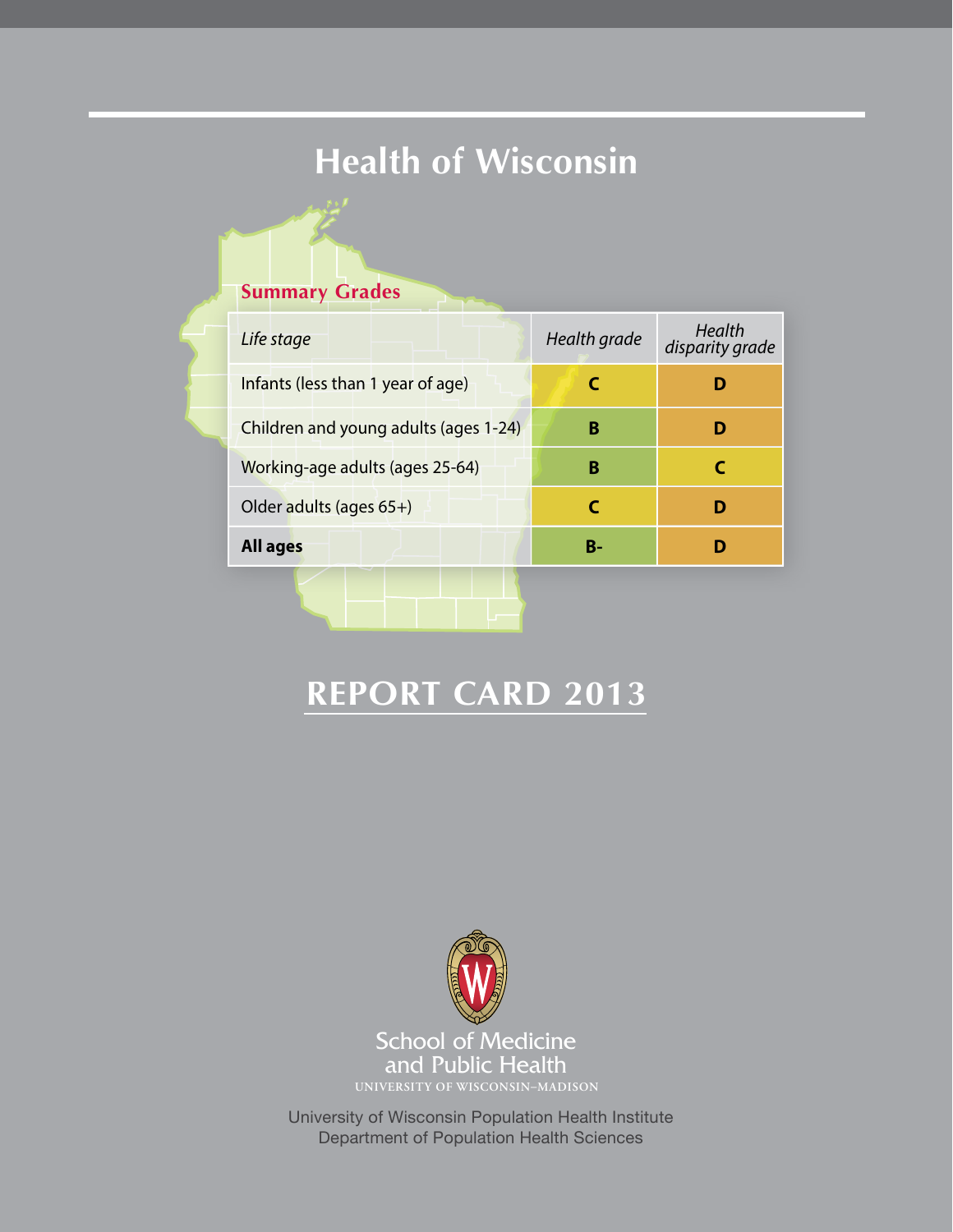## Table of Contents

| Wisconsin's Report Card for Older Adult Health _________________________________ | 10 |
|----------------------------------------------------------------------------------|----|
|                                                                                  | 12 |

Funding for this report is provided by the UW School of Medicine and Public Health, Wisconsin Partnership Program. Graphic design was provided by Media Solutions, University of Wisconsin School of Medicine and Public Health.

We gratefully acknowledge the input and feedback from the Population Health Institute's Advisory Board, Wisconsin Public Health Council, State Health Plan Committee, Wisconsin Department of Health Services, and University of Wisconsin Population Health Institute staff members, including Angela Rohan, Patrick Remington and David Kindig who developed the original version of the *Report Card.*

Suggested citation: Roubal AM, Catlin BB, Timberlake K. *Health of Wisconsin Report Card-2013.* University of Wisconsin Population Health Institute, 2013.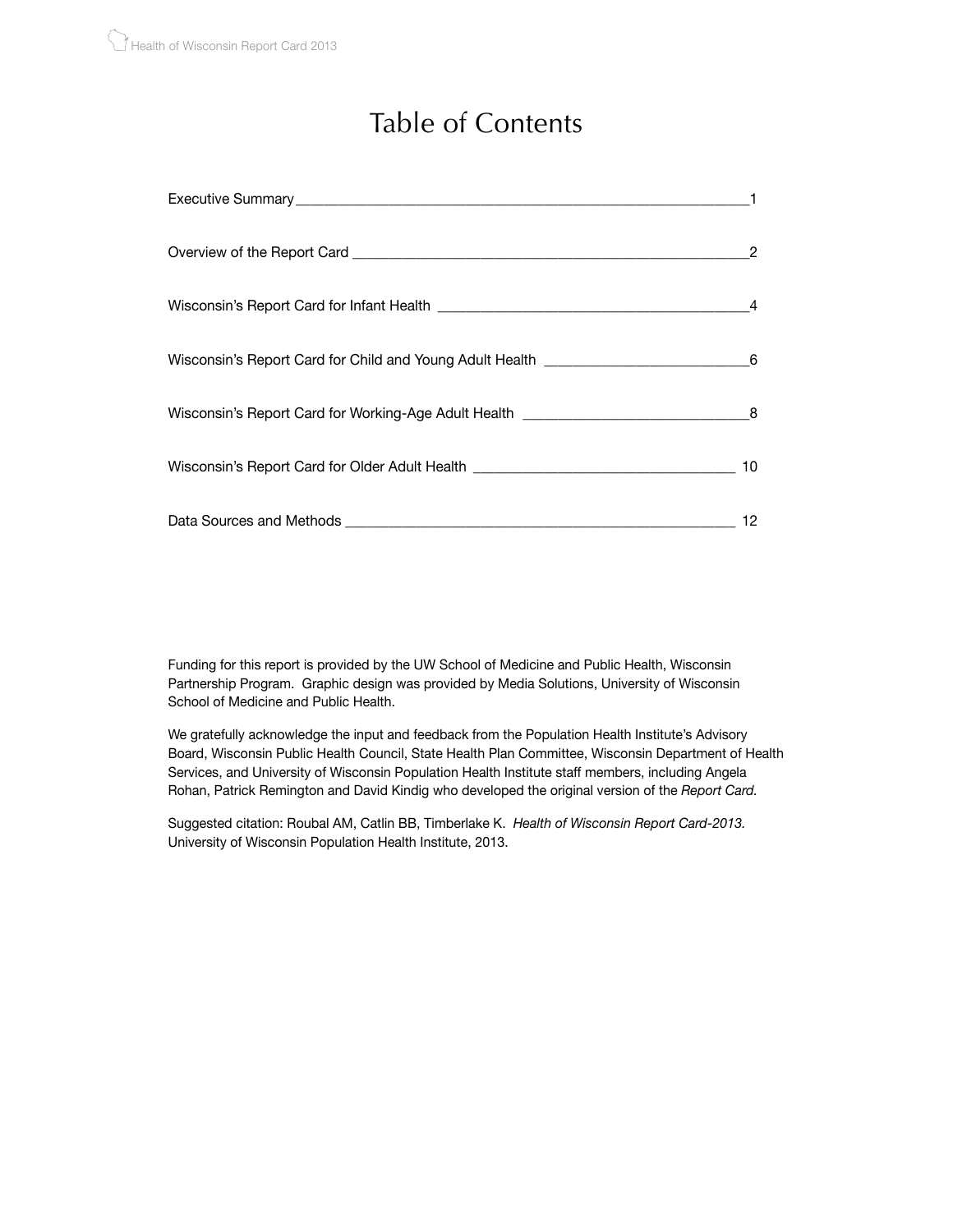## Executive Summary

#### December 2013

The *Health of Wisconsin Report Card* measures the state's progress towards meeting two overarching goals of the Healthiest Wisconsin 2020 State Health Plan: to improve health for all and to eliminate health disparities.

As part of its mission to translate research for policy and practice, the University of Wisconsin Population Health Institute has prepared the *Health of Wisconsin Report Card* to provide Wisconsin's residents with an assessment of the state's health. The first *Health of Wisconsin Report Card* was released in 2007. An updated version was prepared in 2010.

Wisconsin's grade for overall health has remained the same since 2007—a B-. The health disparities grade of D in 2013 is a reflection that Wisconsin could be doing more to reduce health disparities. As with the previous versions, the *Health of Wisconsin Report Card 2013* continues to draw attention to the weaknesses of our current efforts to promote the health of all Wisconsin residents.

Wisconsin has improved the overall death rate for every age group examined in the report and has also made improvements in health-related quality of life. However, since Wisconsin is not improving faster than other states, its grades remain the same. There has also been some notable improvement in death rates for many subgroups, including African American and Native American infants, children and young adults. But, there is more to be done to reduce the persistant disparities between vulnerable and less vulnerable residents of our state.

The findings from this report are a call to action for the state to work on improving health for *all* residents. Engaging people in all Wisconsin communities, and across all health, political, and economic sectors within the state will be necessary to improve health for all and reduce the disparities in health outcomes experienced by many.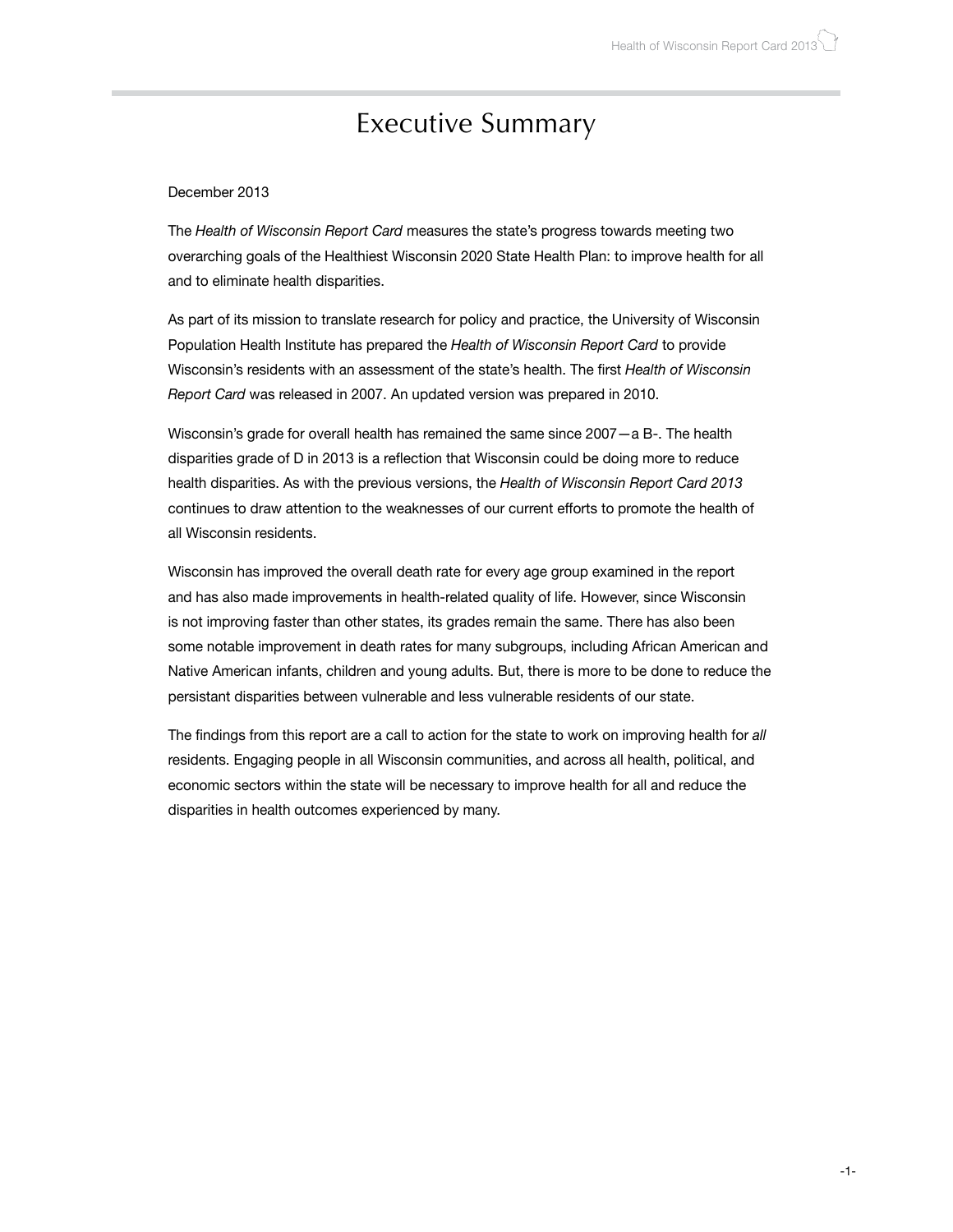## Overview of the Report Card

A major goal of the Wisconsin Partnership Program at the University of Wisconsin School of Medicine and Public Health is to help Wisconsin become the healthiest state with less disparity. To increase our understanding of the health of Wisconsin and, in particular, differences in health among subpopulations, we have developed the Health of Wisconsin Report Card and continue to update it in order to draw attention to how Wisconsin's health compares relative to the nation as a whole. We examine our health outcomes and give Wisconsin grades on our health and health disparity.

The image on the front cover gives two overall grades for the Health of Wisconsin: a B- for overall health and a D for health disparities. What do these grades represent and how did we determine them?

### Grading Health

Our grade for health is based on two ways of measuring health:

- 1) length of life and
- 2) quality of life.

We measure length of life by examining death rates. We examined death rates for four distinct age groups: infants (less than 1 year old), children and young adults (ages 1-24), working-age adults (ages 25-64), and older adults (ages 65 and over).

Measuring health-related quality of life is clearly more difficult than simply counting how many people die. Researchers have found that asking people how healthy they feel provides valuable information. Asking for this information reveals how healthy people feel right now and also provides a good indication of their future health. Across the country, people are surveyed and asked how many days in the past month they have felt physically or mentally unhealthy. When their responses are combined, researchers can calculate the average number of unhealthy days per month for the subgroups of interest. We looked at unhealthy days among the two adult age groups (working-age adults and older adults).

When we grade the *health* (length and quality of life) of Wisconsin's population in comparison to the health of the population of other states, Wisconsin gets a B-. This average grade is dominated by the health of the largest population groups. However, reporting just an average grade for the state masks the fact that the state is failing in terms of the health of several of its subgroups.

### Grading Health Disparities

In order to present a more complete picture of health in Wisconsin, we developed a health disparity grade based on the health of different groups of people. To do this, we examined the health of subgroups of the population within each life stage based on four characteristics:

| Gender | Geography | Socioeconomic Status | Race/Ethnicity |
|--------|-----------|----------------------|----------------|
|--------|-----------|----------------------|----------------|

Data on health by gender and geography are readily available but data on socioeconomic status, such as income, and race and ethnicity are not always available or reliable. We chose education as our measure of socioeconomic status and reported on health for as many racial and ethnic subgroups as possible where the data were sufficiently reliable. Racial/ethnic subgroups where data were not reliable were given an "Incomplete" (I) grade. For each life stage, we graded the health of each Wisconsin subgroup in comparison to the health of the total population in that age group in other states.

To measure the disparity among subgroups within each life stage, we compared the health grade of each Wisconsin subgroup to the grade of the healthiest subgroup of the same age in Wisconsin. We used these comparisons to calculate disparity scores and grades for length of life and health-related quality of life. Taking account of the differences in health between subgroups, Wisconsin gets a D for health disparity.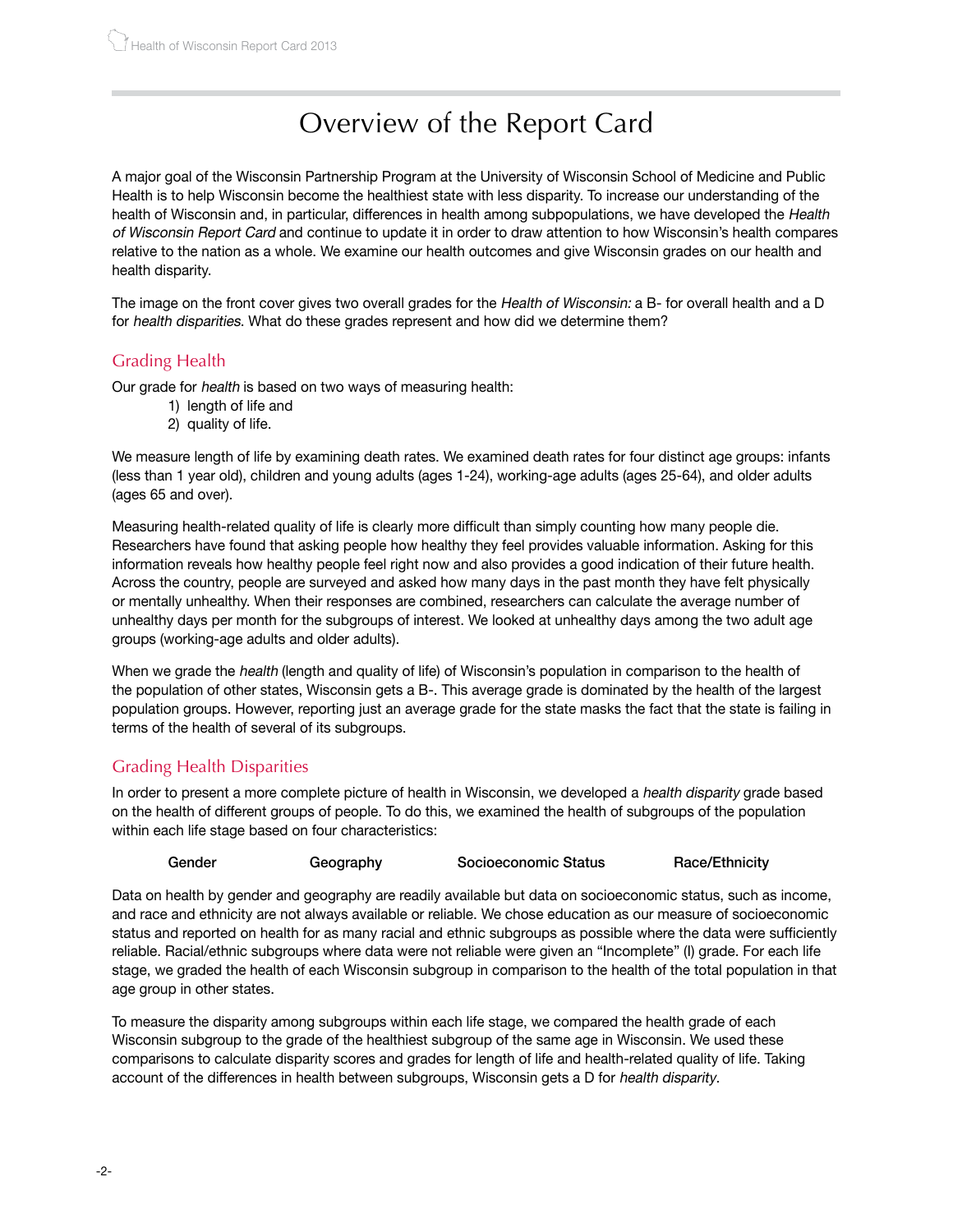### Summary Grades

We compile these grades for *health and h*ealth disparity for each life stage and display them in a summary table below. To give Wisconsin its two overall grades of B- and D, we averaged the health and health disparities grades for each of the four life stages. Detailed report cards for each of the four life stages appear on pages 4-10 and more detailed information on our data sources and methods is provided on pages 12-13 and on our website http://uwphi.pophealth.wisc.edu/programs/match/healthiest-state/report-card/2013/index.htm

| Life stage                            | Health grade | Health<br>disparity grade |
|---------------------------------------|--------------|---------------------------|
| Infants (less than 1 year of age)     | C            | D                         |
| Children and young adults (ages 1-24) | B            | D                         |
| Working-age adults (ages 25-64)       | B            | C                         |
| Older adults (ages $65+$ )            | C            | D                         |
| All ages                              | В-           |                           |

### Improving These Grades

The goal of the *Health of Wisconsin Report Card* is to stimulate discussion about how the state can become healthier and reduce disparities across age groups. These grades are a guide to improvement, revealing differences in the opportunity to live a long and healthy life across our state.

The *Report Card* is part of a series of reports published as part of the "Making Wisconsin The Healthiest State" project. Three other reports and an online database are also available from our website: http://uwphi.pophealth.wisc.edu/programs/match/healthiest-state/index.htm

- Opportunities to Make Wisconsin the Healthiest State highlights the factors that determine our health:
	- The way we act
	- Our social and physical environment
	- Our health care and public health system
- *• Wisconsin Health Trends: Progress Report*  presents statewide data on 10-year trends for leading health outcomes and factors in Wisconsin.
- *• What Works: Policies and Programs to Improve Wisconsin's Health* and www.whatworksforhealth.wisc.edu – helps public and private policy makers find policies and programs that have been proven to work.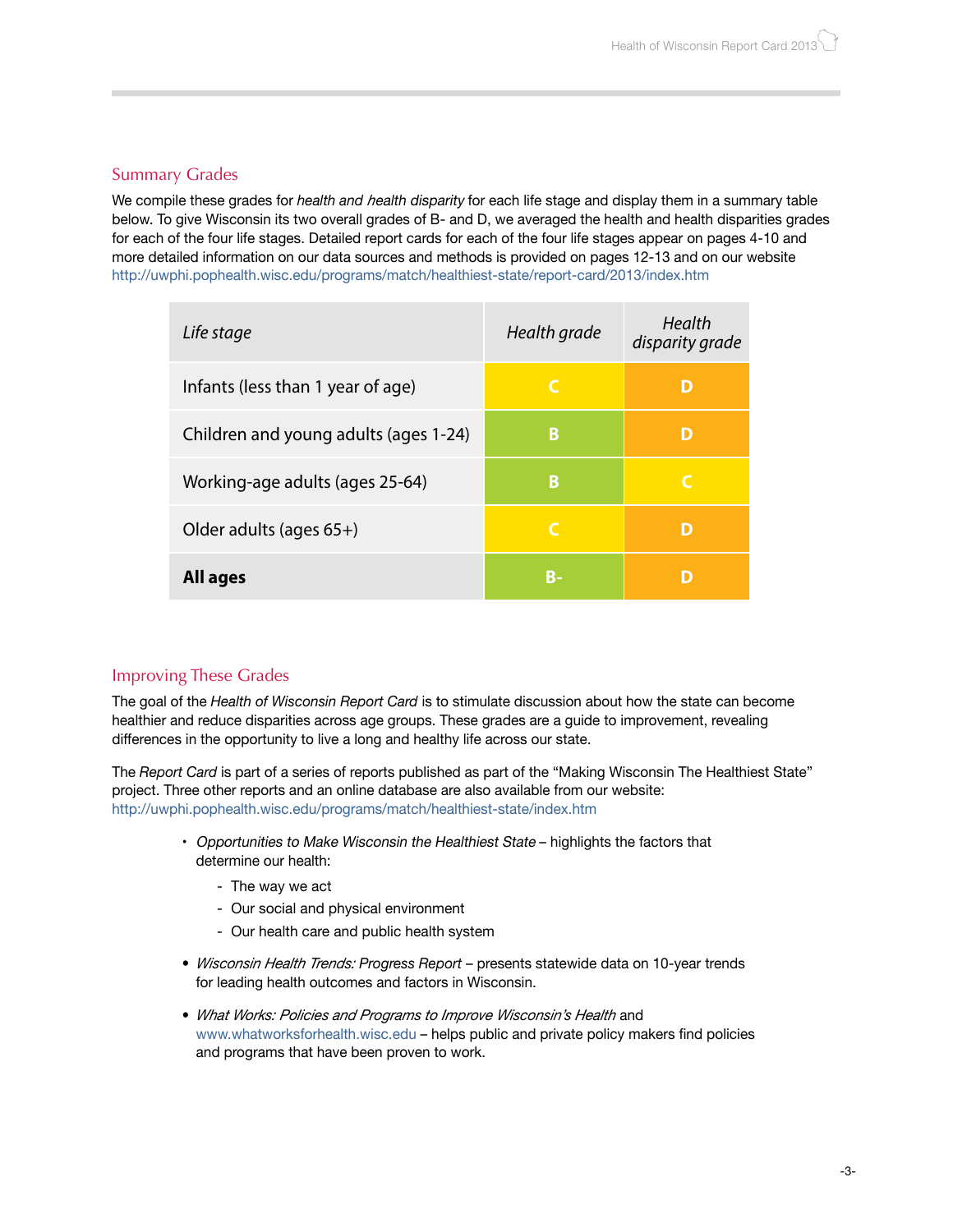# Wisconsin's Report Card for Infant Health



|                               |                                | Percent of<br>Population | Death Rate<br>(Per 1000) | Grades                    |                         |              |   |   |
|-------------------------------|--------------------------------|--------------------------|--------------------------|---------------------------|-------------------------|--------------|---|---|
| Infants $(< 1$ year)          |                                | 100%                     | 6.3                      |                           |                         | $\mathsf C$  |   |   |
| Gender                        | Male                           | 51%                      | 7.1                      |                           |                         | $\mathsf{C}$ |   |   |
|                               | Female                         | 49%                      | 5.3                      |                           | $\mathsf B$             |              |   |   |
| <b>Education of</b><br>mother | High school or less            | 42%                      | 8.0                      |                           |                         |              | D |   |
|                               | Some college/technical school  | 26%                      | 5.5                      |                           | $\overline{\mathbf{B}}$ |              |   |   |
|                               | College graduate               | 32%                      | 4.0                      | $\boldsymbol{\mathsf{A}}$ |                         |              |   |   |
| Type of county                | Large urban (Milwaukee County) | 21%                      | 9.0                      |                           |                         |              |   | F |
|                               | Suburban/urban                 | 30%                      | 5.3                      |                           | $\pmb B$                |              |   |   |
|                               | Non-urban                      | 36%                      | 5.6                      |                           | $\mathbf{B}$            |              |   |   |
|                               | Rural                          | 12%                      | 5.7                      |                           | $\, {\bf B}$            |              |   |   |
| Race/ethnicity                | African American/Black         | 10%                      | 14.0                     |                           |                         |              |   | F |
|                               | Asian                          | 4%                       | 6.6                      |                           |                         | $\mathsf C$  |   |   |
|                               | Hispanic/Latino                | 10%                      | 5.7                      |                           | $\, {\bf B}$            |              |   |   |
|                               | Native American                | 2%                       | 7.3                      |                           |                         |              | D |   |
|                               | White non-Hispanic             | 74%                      | 5.2                      |                           | $\overline{B}$          |              |   |   |

Health Grade **C** Health Disparity Grade **D**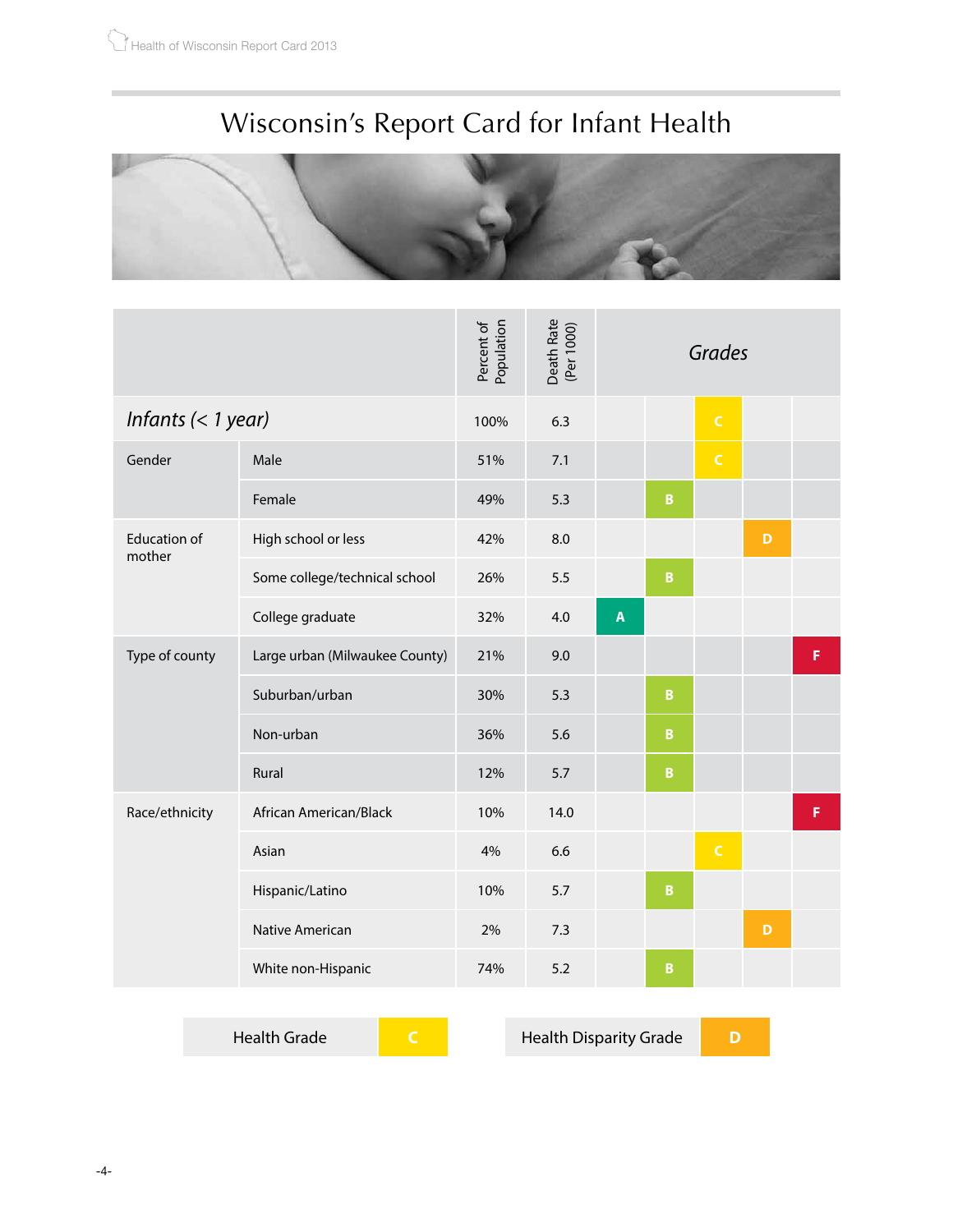## Infant Health (Less than 1 year of age)



### Wisconsin Infant Death Rates (Ages <1, rates per 1,000 population)

- Overall, Wisconsin receives a grade of C for infant health and ranks 23<sup>nd</sup> nationally for its infant death rate.
- Wisconsin continues to fail in its efforts to promote health for infants who live in Milwaukee County and African American infants.
- Wisconsin receives a barely passing grade of D for its efforts to promote the health of Native American infants and infants whose mothers have no education beyond high school.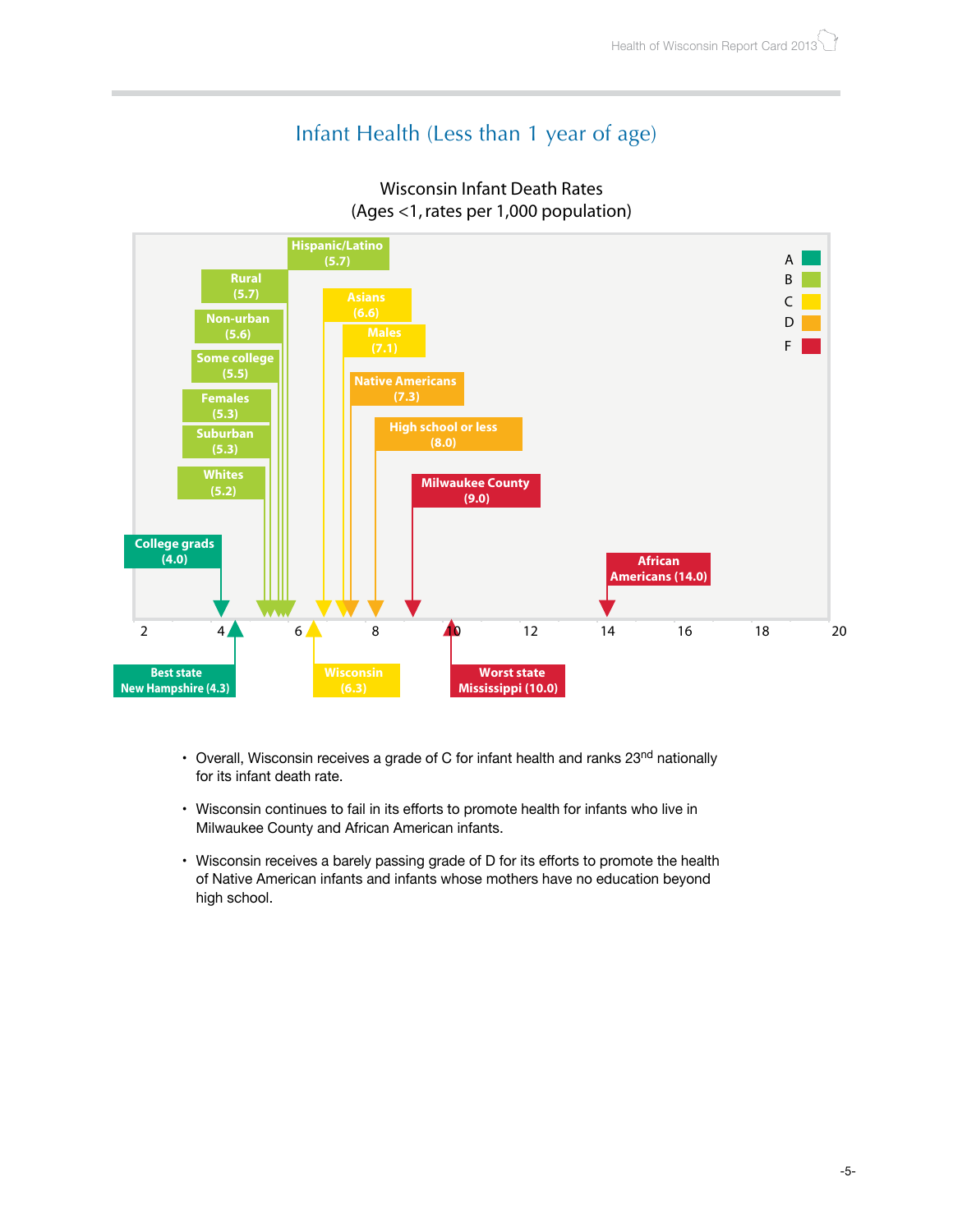# Wisconsin's Report Card for Child and Young Adult Health



|                                  |                                | Population<br>Percent of | Death Rate<br>(Per 100000)    | Grades                  |   |              |   |   |
|----------------------------------|--------------------------------|--------------------------|-------------------------------|-------------------------|---|--------------|---|---|
| Children and Young Adults (1-24) |                                | 100%                     | 35                            |                         | B |              |   |   |
| Gender                           | Male                           | 51%                      | 47                            |                         |   |              | D |   |
|                                  | Female                         | 49%                      | 22                            | A                       |   |              |   |   |
| Type of county                   | Large urban (Milwaukee County) | 18%                      | 38                            |                         |   | $\mathsf{C}$ |   |   |
|                                  | Suburban/urban                 | 32%                      | 29                            |                         | B |              |   |   |
|                                  | Non-urban                      | 38%                      | 34                            |                         | B |              |   |   |
|                                  | Rural                          | 12%                      | 49                            |                         |   |              | D |   |
| Race/ethnicity                   | African American/Black         | 9%                       | 52                            |                         |   |              | D |   |
|                                  | Asian                          | 3%                       | 26                            | $\overline{\mathsf{A}}$ |   |              |   |   |
|                                  | Hispanic/Latino                | 9%                       | 30                            |                         | B |              |   |   |
|                                  | <b>Native American</b>         | $1\%$                    | 68                            |                         |   |              |   | F |
|                                  | White non-Hispanic             | 77%                      | 33                            |                         | B |              |   |   |
|                                  | <b>Health Grade</b><br>B       |                          | <b>Health Disparity Grade</b> |                         |   | D            |   |   |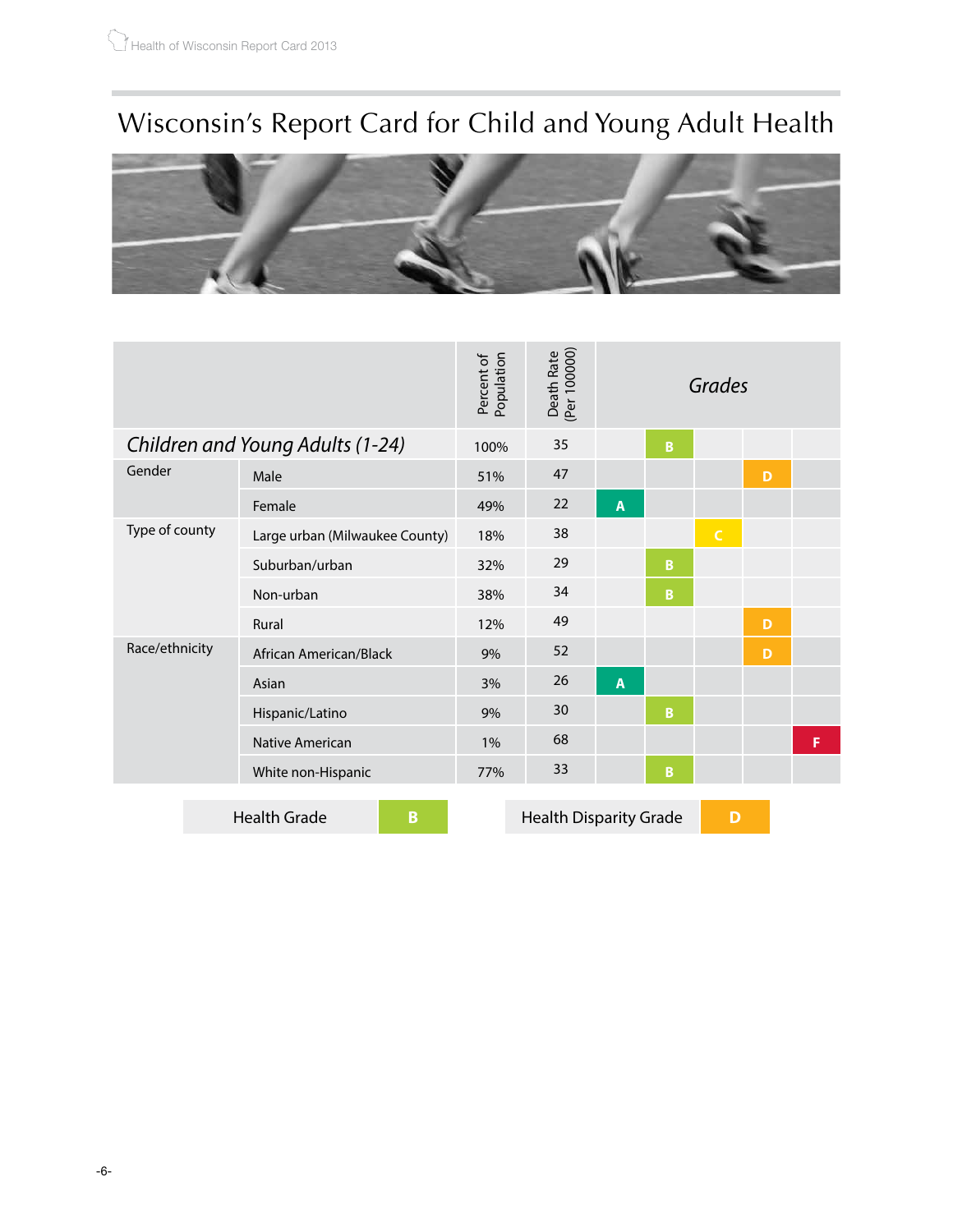## Child and Young Adult Health (Ages 1 through 24)



### Wisconsin Child and Young Adult Death Rates (Ages 1-24, rates per 100,000 population)

- Overall, Wisconsin receives a grade of B for child and young adult health and ranks 15<sup>th</sup> nationally for its death rate.
- Wisconsin is failing in its efforts to promote health for children and young adults who are Native American.
- Wisconsin receives a barely passing grade of D for its efforts to promote health for male, rural and African American children and young adults.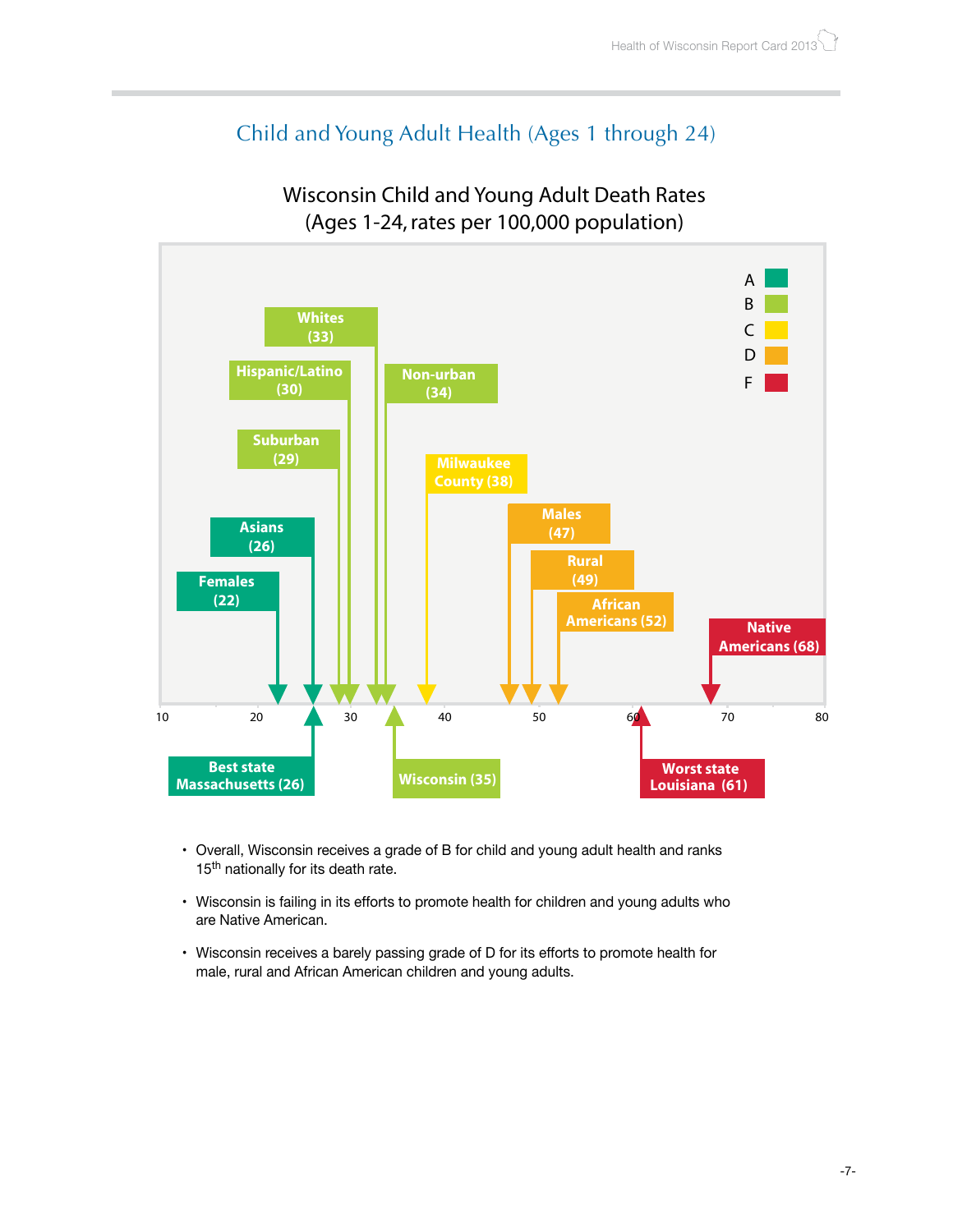# Wisconsin's Report Card for Working-Age Adult Health

| Death Rate                 |                                | Population<br>Percent of | Death Rate<br>(Per 100000) | Grades         |   |              |   |   |
|----------------------------|--------------------------------|--------------------------|----------------------------|----------------|---|--------------|---|---|
| Working-Age Adults (25-64) |                                | 100%                     | 280                        |                | B |              |   |   |
|                            | Male                           | 50%                      | 348                        |                |   | $\mathsf{C}$ |   |   |
| Gender                     | Female                         | 50%                      | 211                        | A              |   |              |   |   |
|                            | High school or less            | 44%                      | 435                        |                |   |              | D |   |
| Education                  | Some college/technical school  | 31%                      | 233                        | A              |   |              |   |   |
|                            | College graduate               | 25%                      | 196                        | $\overline{A}$ |   |              |   |   |
|                            | Large urban (Milwaukee County) | 16%                      | 402                        |                |   |              | D |   |
|                            | Suburban/urban                 | 33%                      | 230                        | A              |   |              |   |   |
| Type of county             | Non-urban                      | 37%                      | 267                        |                | B |              |   |   |
|                            | Rural                          | 14%                      | 300                        |                | B |              |   |   |
|                            | African American/Black         | 6%                       | 576                        |                |   |              |   | F |
| Race/ethnicity             | Asian                          | 2%                       | 170                        | A              |   |              |   |   |
|                            | Hispanic/Latino                | 5%                       | 191                        | A              |   |              |   |   |
|                            | Native American                | $1\%$                    | 617                        |                |   |              |   | F |
|                            | White non-Hispanic             | 86%                      | 266                        |                | B |              |   |   |

| Unhealthy Days             |                                | Population<br>Percent of | Unhealthy<br>Days per<br>Month | Grades |   |              |   |   |
|----------------------------|--------------------------------|--------------------------|--------------------------------|--------|---|--------------|---|---|
| Working-Age Adults (25-64) |                                | 100%                     | 5.5                            |        | B |              |   |   |
| Gender                     | Male                           | 50%                      | 4.7                            | A      |   |              |   |   |
|                            | Female                         | 50%                      | 6.2                            |        |   | $\mathsf{C}$ |   |   |
|                            | High school or less            | 44%                      | 6.5                            |        |   |              | D |   |
| Education                  | Some college/technical school  | 31%                      | 6.3                            |        |   | $\mathsf{C}$ |   |   |
|                            | College graduate               | 25%                      | 3.8                            | A      |   |              |   |   |
|                            | Large urban (Milwaukee County) | 16%                      | 6.8                            |        |   |              | D |   |
|                            | Suburban/urban                 | 33%                      | 5.3                            |        | B |              |   |   |
| Type of county             | Non-urban                      | 37%                      | 5.1                            |        | B |              |   |   |
|                            | Rural                          | 14%                      | 5.1                            |        | B |              |   |   |
|                            | African American/Black         | 6%                       | 8.3                            |        |   |              |   | F |
| Race/ethnicity             | Asian                          | 2%                       | $\mathbf{I}$                   |        |   |              |   |   |
|                            | Hispanic/Latino                | 5%                       | 8.9                            |        |   |              |   | F |
|                            | Native American                | $1\%$                    | 8.0                            |        |   |              |   | F |
|                            | White non-Hispanic             | 86%                      | 5.2                            |        | B |              |   |   |

Health Grade **B** Health Disparity Grade **C**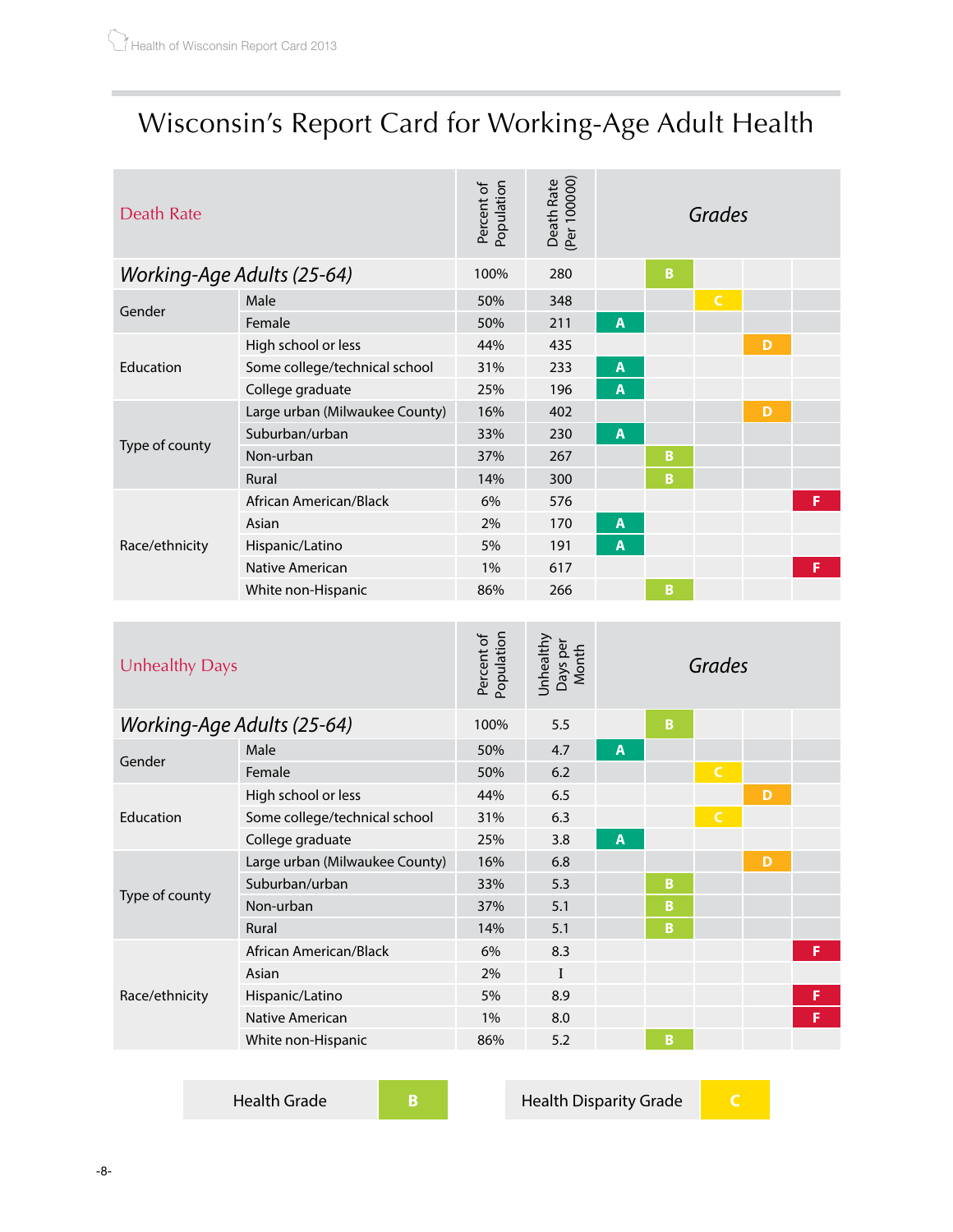## Working-Age Adult Health (Ages 25 through 64)



#### Wisconsin Working-Age Adult Death Rates (Ages 25-64, rates per 100,000 population)

- Overall, Wisconsin receives a grade of B for the health of working-age adults. Wisconsin ranks  $8<sup>th</sup>$  nationally for its death rate and  $11<sup>th</sup>$  for unhealthy days.
- Wisconsin receives a grade of C for health disparities among working-age adults.
- Wisconsin is failing in its efforts to reduce death among working-age adults who are African American or Native American. Wisconsin is also failing in its efforts to improve health-related quality of life for African American, Native American, and Hispanic/Latino working-age adults.
- Wisconsin receives a barely passing grade of D for its efforts to reduce death and unhealthy days among working-age adults who live in Milwaukee County or those who have a high school diploma or less.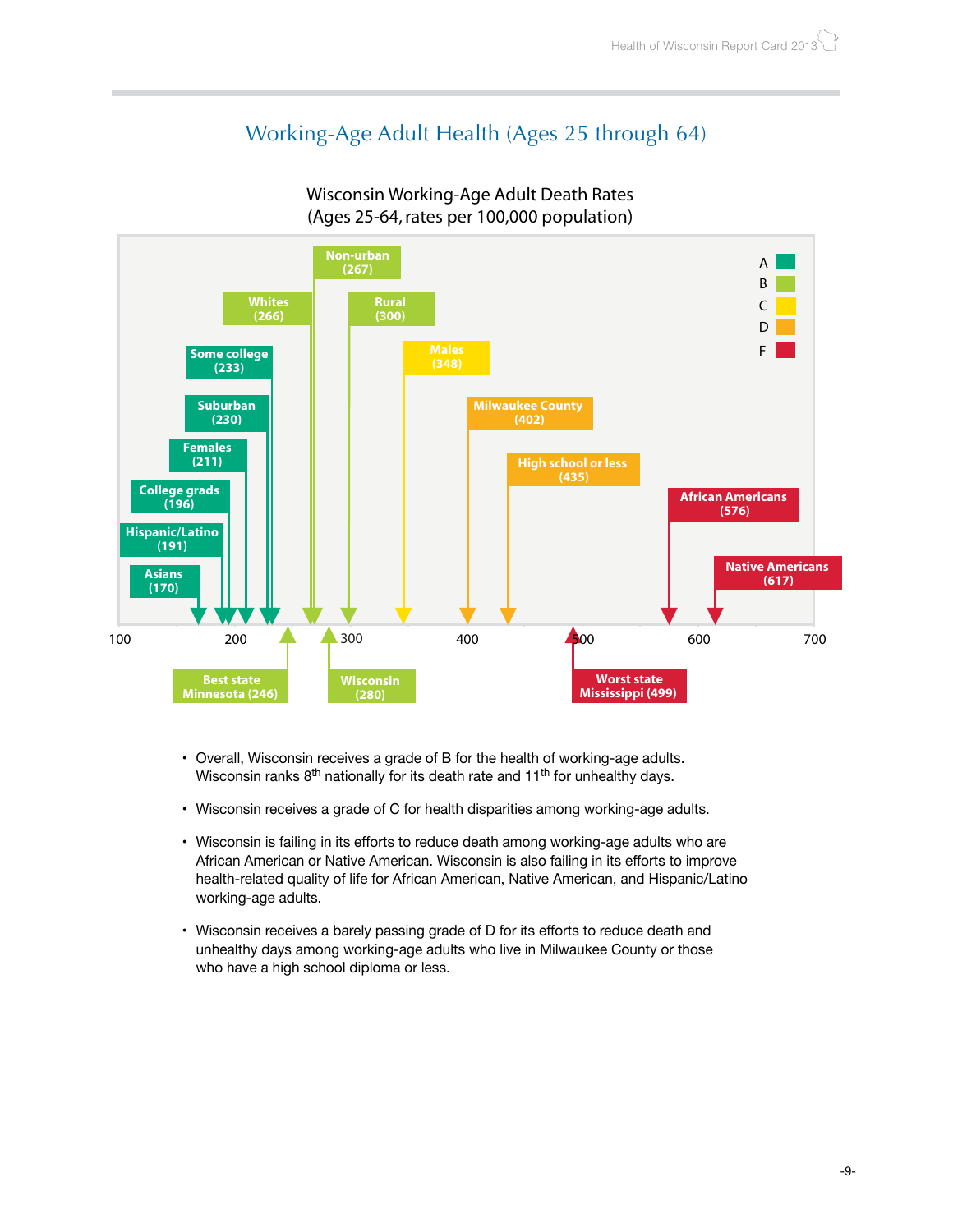## Wisconsin's Report Card for Older Adult Health

| Death Rate         |                                | Population<br>Percent of | Death Rate<br>(Per 100000) | Grades |   |              |   |   |
|--------------------|--------------------------------|--------------------------|----------------------------|--------|---|--------------|---|---|
| Older Adults (65+) |                                | 100%                     | 4362                       |        |   | $\mathsf{C}$ |   |   |
|                    | Male                           | 43%                      | 5161                       |        |   |              |   | F |
| Gender             | Female                         | 57%                      | 3812                       | A      |   |              |   |   |
|                    | High school or less            | 71%                      | 4881                       |        |   |              | D |   |
| Education          | Some college/technical school  | 16%                      | 3856                       | A      |   |              |   |   |
|                    | College graduate               | 13%                      | 4487                       |        |   | $\mathsf{C}$ |   |   |
|                    | Large urban (Milwaukee County) | 14%                      | 4654                       |        |   | $\epsilon$   |   |   |
|                    | Suburban/urban                 | 29%                      | 4242                       |        | B |              |   |   |
| Type of county     | Non-urban                      | 38%                      | 4328                       |        |   | $\mathsf{C}$ |   |   |
|                    | Rural                          | 19%                      | 4415                       |        |   | $\mathsf{C}$ |   |   |
|                    | African American/Black         | 3%                       | 5253                       |        |   |              |   | F |
|                    | Asian                          | $1\%$                    | 2880                       | A      |   |              |   |   |
| Race/ethnicity     | Hispanic/Latino                | 1%                       | 2606                       | A      |   |              |   |   |
|                    | Native American                | $< 1\%$                  | 6385                       |        |   |              |   | F |
|                    | White non-Hispanic             | 95%                      | 4353                       |        |   | $\mathsf{C}$ |   |   |
|                    |                                |                          |                            |        |   |              |   |   |

| Unhealthy Days     |                                | Population<br>Percent of | Unhealthy<br>Days per<br>Month | Grades |   |              |   |   |
|--------------------|--------------------------------|--------------------------|--------------------------------|--------|---|--------------|---|---|
| Older Adults (65+) |                                | 100%                     | 6.3                            |        |   | $\mathsf{C}$ |   |   |
|                    | Male                           | 43%                      | 6.0                            |        | B |              |   |   |
| Gender             | Female                         | 57%                      | 6.7                            |        |   | $\mathsf{C}$ |   |   |
|                    | High school or less            | 71%                      | 7.0                            |        |   |              | D |   |
| Education          | Some college/technical school  | 16%                      | 6.0                            |        | B |              |   |   |
|                    | College graduate               | 13%                      | 5.0                            | A      |   |              |   |   |
|                    | Large urban (Milwaukee County) | 14%                      | 6.8                            |        |   | $\mathsf C$  |   |   |
|                    | Suburban/urban                 | 29%                      | 6.4                            |        |   | $\mathsf{C}$ |   |   |
| Type of county     | Non-urban                      | 38%                      | 6.2                            |        |   | $\mathsf{C}$ |   |   |
|                    | Rural                          | 19%                      | 6.3                            |        |   | $\mathsf{C}$ |   |   |
|                    | African American/Black         | 3%                       | 8.0                            |        |   |              |   | F |
|                    | Asian                          | 1%                       | I                              |        |   |              |   |   |
| Race/ethnicity     | Hispanic/Latino                | $1\%$                    | I                              |        |   |              |   |   |
|                    | Native American                | $< 1\%$                  | 10.3                           |        |   |              |   | F |
|                    | White non-Hispanic             | 95%                      | 6.2                            |        |   |              |   |   |
|                    |                                |                          |                                |        |   |              |   |   |

**Health Grade C C Health Disparity Grade D**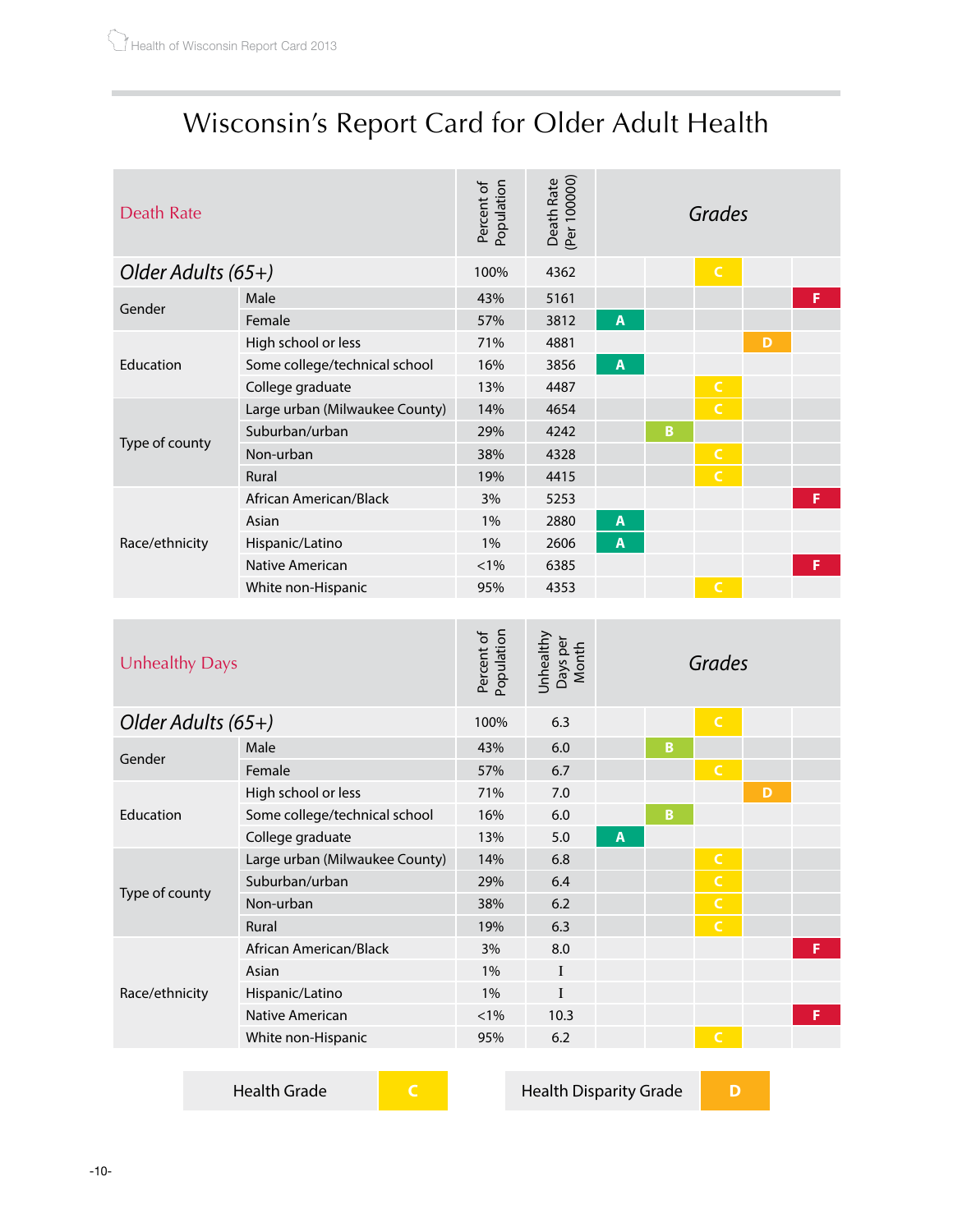## Older Adult Health (Ages 65+)

### Wisconsin Older Adult Death Rates (Ages 65+, rates per 100,000 population)



- Overall, Wisconsin receives a grade of C for the health of older adults. Wisconsin ranks  $17<sup>th</sup>$  nationally for its older adult death rates and  $25<sup>th</sup>$  for unhealthy days.
- Wisconsin receives a grade of D for health disparities among older adults.
- Wisconsin is failing in its efforts to reduce death for male older adults, Native American older adults and African American older adults. The state is also failing to promote health-related quality of life for older adults who are African American and Native American.
- Wisconsin receives a barely passing grade of D for its efforts to reduce death and promote health-related quality of life for those with a high school diploma or less.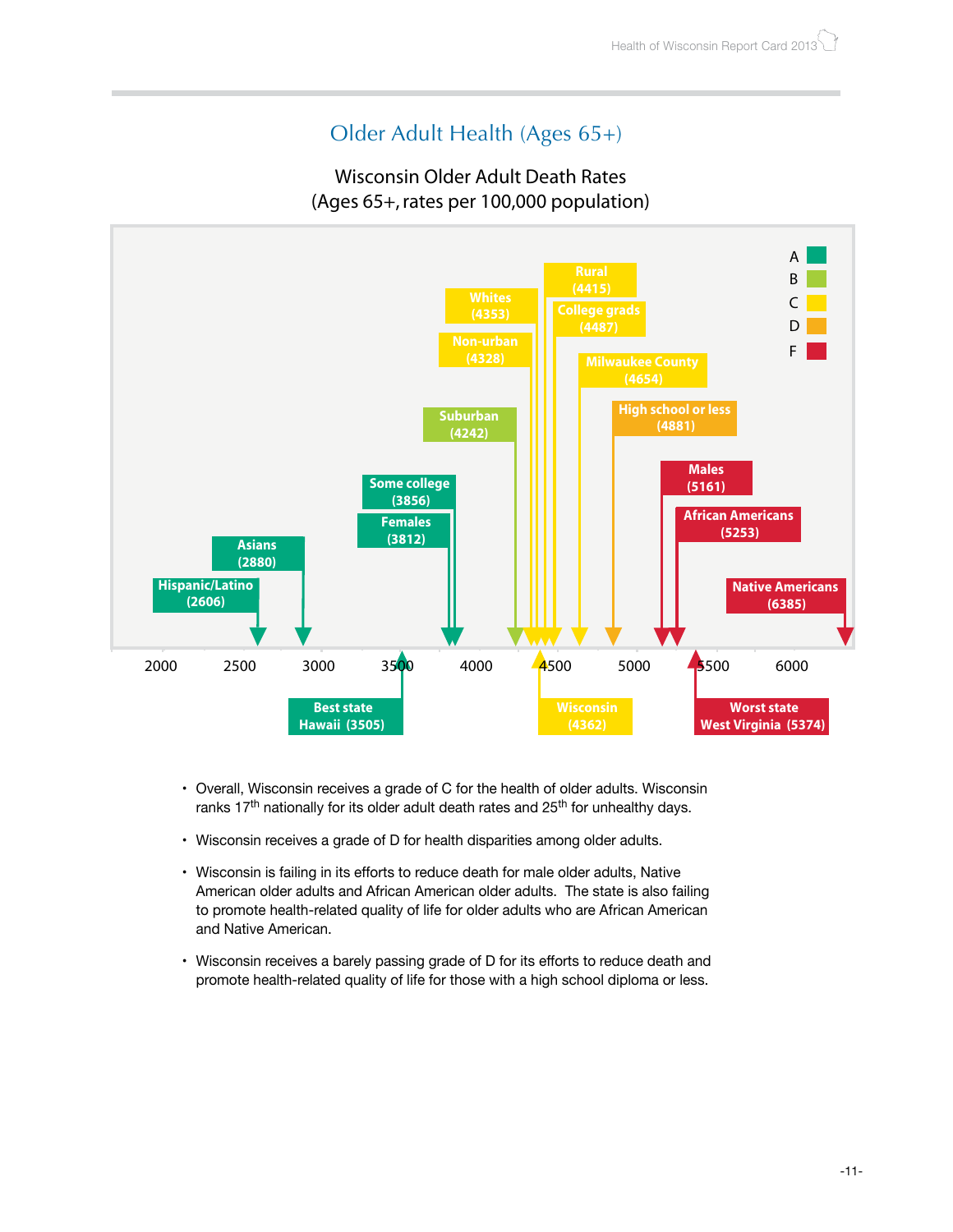## Data Sources and Methods

### What are death rates?

Death rates are based on counts of the number of deaths occurring in a population group divided by the total number of people in that group. These numbers are then converted to reflect rates of death per 100,000 people (per 1,000 births for infants).

We report rates based on the most recent 3-year period for which data are available nationally: 2008-2010. The death rates are adjusted for age (except the rates for infants and older adults by education).

### What are unhealthy days?

Unhealthy days are a measure of health-related quality of life. We report the mean (average) number of unhealthy days reported per month. The numbers are based on adult (age 25+) respondents' answers to two questions about their health in the past month:

- 1) how many days was your physical health poor?
- 2) how many days was your mental health poor?

We report data for the most recent 3-year period for which data on unhealthy days are available nationally: 2008-2010. The mean number of unhealthy days per month is adjusted for age.

#### Grading methods

In order to give Wisconsin and its residents grades for the health outcomes of death and unhealthy days, we created grading scales. We looked at the distribution of health within each life stage for each of the 50 states to see how spread out each state's rate was from the average for the life stage (see figure below for an example for child and young adult death). We then assigned cutoff points for grades based on distance from the average (i.e., based on standard deviations from the mean).



Deaths among children and young adults (ages 1-24) per 100,000 population

We determined a grading scale using this approach for each combination of outcome (death and unhealthy days) and life stage. The exact cutoff points for grades for each outcome/life stage combination are provided on the next page. We used these outcome/life stage cutoff points to assign grades for each population subgroup.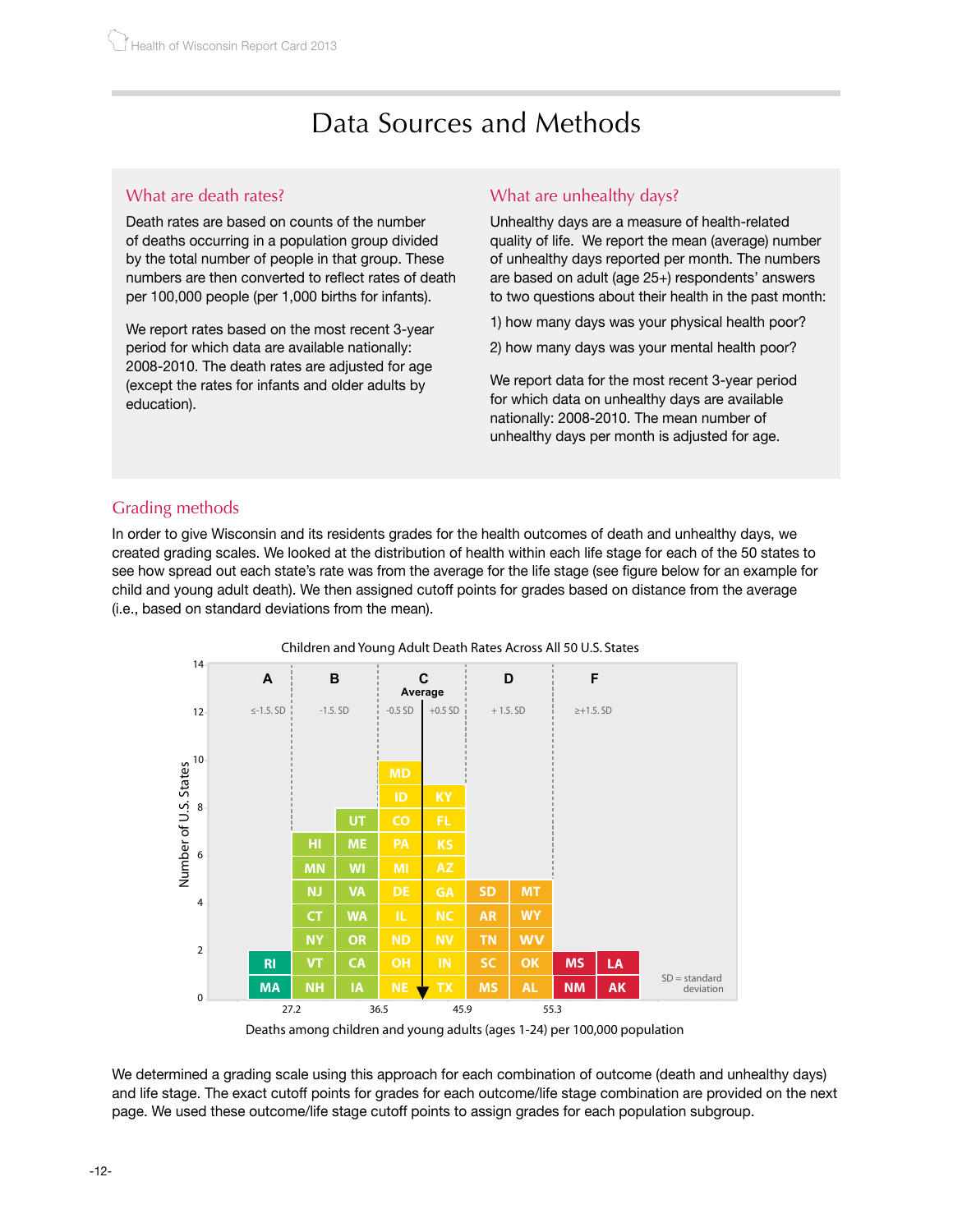| Age group                    | 2010 Wisconsin<br>Population (%) | <b>Outcome</b>        | A       | B           | l C         | D           | F     |
|------------------------------|----------------------------------|-----------------------|---------|-------------|-------------|-------------|-------|
| <b>Infants</b>               | 69,446<br>$(1.2\%)$              | <b>Death</b>          | < 4.7   | $4.7 - 5.9$ | $6.0 - 7.1$ | $7.2 - 8.4$ | >8.4  |
| Children/<br>Young Adults    | 1,819,302<br>$(32.0\%)$          | <b>Death</b>          | 27.2    | 27.2-36.5   | 36.6-45.9   | 46.0-55.3   | >55.3 |
| Working-Age<br><b>Adults</b> | 3,020,924<br>$(53.1\%)$          | Death                 | $<$ 240 | 240-306     | 307-374     | 375-441     | >441  |
|                              |                                  | <b>Unhealthy Days</b> | < 4.8   | $4.8 - 5.5$ | $5.6 - 6.3$ | $6.4 - 7.1$ | >7.1  |
| Older Adults                 | 777,314                          | Death                 | $3917$  | 3917-4321   | 4322-4725   | 4726-5129   | >5129 |
|                              | (13.7%)                          | <b>Unhealthy Days</b> | < 5.5   | $5.5 - 6.1$ | $6.2 - 6.8$ | $6.9 - 7.5$ | >7.5  |

## Life Stage Population Sizes and Outcome-specific Cutoff Points for Grades

Within the oldest two life stages, we averaged the outcome grades (death and unhealthy days) to determine the life stage health grade, giving each outcome equal weighting.

The life stage health disparity grades are based on a weighted proportion of subgroup grades. Score values are assigned by comparing each subgroup grade to the best subgroup grade and are then converted to percents. The resulting disparity score can range from a value of zero percent disparity when all subgroups have the same grade to 100% disparity where one subgroup grade is an A and all other subgroup grades are Fs. (For the two younger life stages, the disparity score was based solely on available death rates for subgroups, whereas the disparity score for the two older life stages was based on an average of the scores for death and unhealthy days.) We assigned grades to these scores as follows:

| $(0-15%)$ | $(15-30%)$ | $(30-45%)$ | $(45 - 60%)$ | $(>60\%)$ |
|-----------|------------|------------|--------------|-----------|
| Very Good | Good       | Fair       | Poor         | Failing   |

To determine Wisconsin's health grade, we averaged the four life stage health grades to calculate an overall GPA. We converted the overall GPA back to a grade using the following conversion: < 0.5 (F), 0.75-1.25 (D), 1.5 (C-), 1.75-2.25 (C), 2.5 (B-), 2.75-3.25 (B), 3.5 (A-), 3.75-4.0 (A). Wisconsin's health disparity grade was calculated in the same way, using the four life stage health disparity grades.

### Changes in overall grades since 2010

The overall health grade for the state of Wisconsin has remained a B-. The health disparity grade has decreased from a C- to a D indicating that Wisconsin needs to be doing more to reduce health disparities within the state.

#### Data Sources

| <b>Indicator</b>                         | Data Source                                  | Years     |
|------------------------------------------|----------------------------------------------|-----------|
| Death by Educational Level               | <b>National Center for Health Statistics</b> | 2008-2010 |
| Death for all Other Factors              | <b>CDC WONDER</b>                            | 2008-2010 |
| <b>Population Counts and Proportions</b> | Wisconsin Interactive Statistics on Health   | 2010      |
| Wisconsin Infants (<1) Subgroup Death    | Wisconsin Interactive Statistics on Health   | 2008-2010 |
| Working and Older Adult Unhealthy Days   | Behavioral Risk Factor Surveillance System   | 2008-2010 |